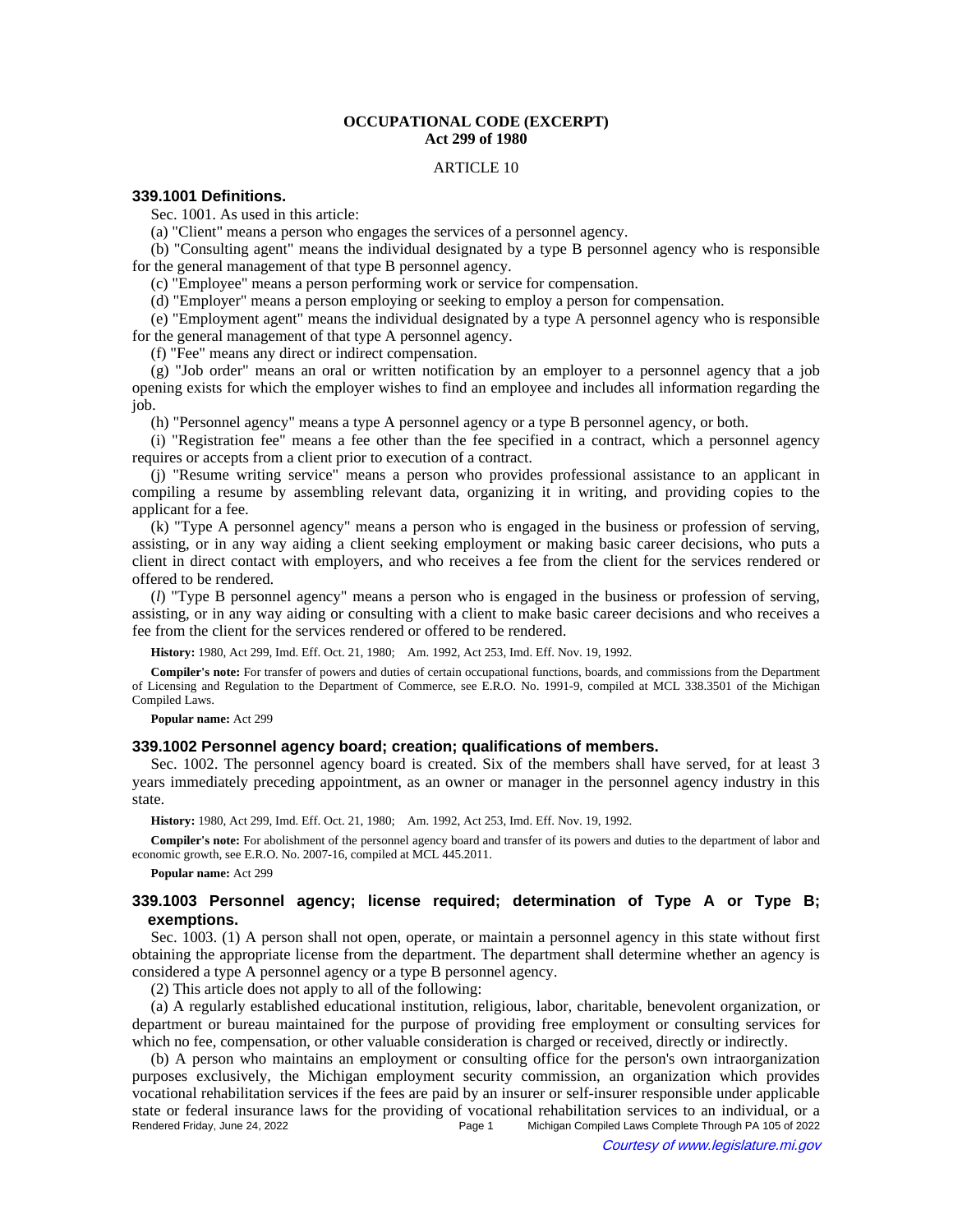person under a contract with the state of Michigan to provide employment services.

(c) A person employing an individual to render part-time or temporary personal service to, for, or under the direction of a third person if the person employing the individual, in addition to a wage or salary, pays federal social security taxes, state and federal unemployment insurance, carries worker's disability compensation insurance as required by the worker's disability compensation act of 1969, Act No. 317 of the Public Acts of 1969, as amended, being sections 418.101 to 418.941 of the Michigan Compiled Laws, and sustains responsibility for the acts of the employee while rendering service to, for, or under the direction of a third person.

(d) The business of procuring, offering, promising, promoting, or attempting to provide an engagement for an athletic event, a circus, concert, vaudeville, theatrical, or other entertainment, or of giving information as to where an engagement may be procured or provided for an actor, artist, athlete, entertainer, or performer in an athletic event, a circus, vaudeville, theatrical, or other entertainment.

History: 1980, Act 299, Imd. Eff. Oct. 21, 1980;**---**Am. 1992, Act 253, Imd. Eff. Nov. 19, 1992.

**Popular name:** Act 299

## **339.1004 Employment or consulting agent; license required; requirements for issuance; operating independently.**

Sec. 1004. (1) An individual shall not operate as an employment agent or consulting agent in this state without first obtaining the appropriate license from the department. A personnel agency and its employment agent and consulting agent shall be jointly and severally responsible for the actions of a person employed by the personnel agency.

(2) The department shall issue an employment agent license or consulting agent license to an individual who complies with all of the following requirements:

(a) Successfully completes a written examination which tests the knowledge of this article, the rules promulgated under this article, the laws against discrimination in employment, and other laws pertinent to serving as an employment agent or consulting agent.

(b) Is of good moral character.

(c) Is at least 18 years of age.

(3) An employment agent or a consulting agent shall not operate independently of a type A personnel agency or a type B personnel agency, as is appropriate.

History: 1980, Act 299, Imd. Eff. Oct. 21, 1980;-Am. 1992, Act 253, Imd. Eff. Nov. 19, 1992.

**Popular name:** Act 299

## **339.1005 Personnel agency license; requirements for issuance; nonresident applicant; obtaining license for each office; designating on-site agent; displaying license.**

Sec. 1005. (1) The department shall issue a personnel agency license to a person who complies with all of the following requirements:

(a) Provides a surety or cash bond as set forth in section 1006.

(b) Applies for licensure in a name acceptable to the department. A person may not apply for or obtain both types of personnel agency licenses under the same name or a similar name. The department may disapprove a name similar to that of the Michigan employment security commission, a name likely to be confused with a free placement bureau, an existing licensed personnel agency, or a name the department determines to be likely to mislead the public. A person whose proposed personnel agency name is disapproved may appeal the disapproval to the board in the manner provided for in section 515.

(c) Demonstrates that the premises designated in the application for licensure is an acceptable place for the personnel agency to conduct business. A personnel agency shall not share quarters or office space or have a common waiting room with any other personnel agency, with a resume writing service, or with any other person the department determines is a business related to the business of a personnel agency.

(d) Provides a statement of good moral character for each owner, officer, or partner. This requirement shall be applicable to the owner and to any subsequent owners, if the personnel agency is a sole proprietorship; to each officer and any subsequent officers and to each shareholder owning 10% or more of the stock or subsequent shareholders owning 10% or more of the stock, if the personnel agency is a corporation; and to each partner and to any subsequent partners, if the personnel agency is a partnership.

(e) Designates an employment agent or consulting agent licensed or seeking licensure under section 1004. The personnel agency shall not begin to provide its services until the agent is licensed.

(2) In order to be licensed in this state, a nonresident applicant shall obtain a certificate of authority to do business in this state and file a copy of the certificate and an irrevocable consent appointing the department to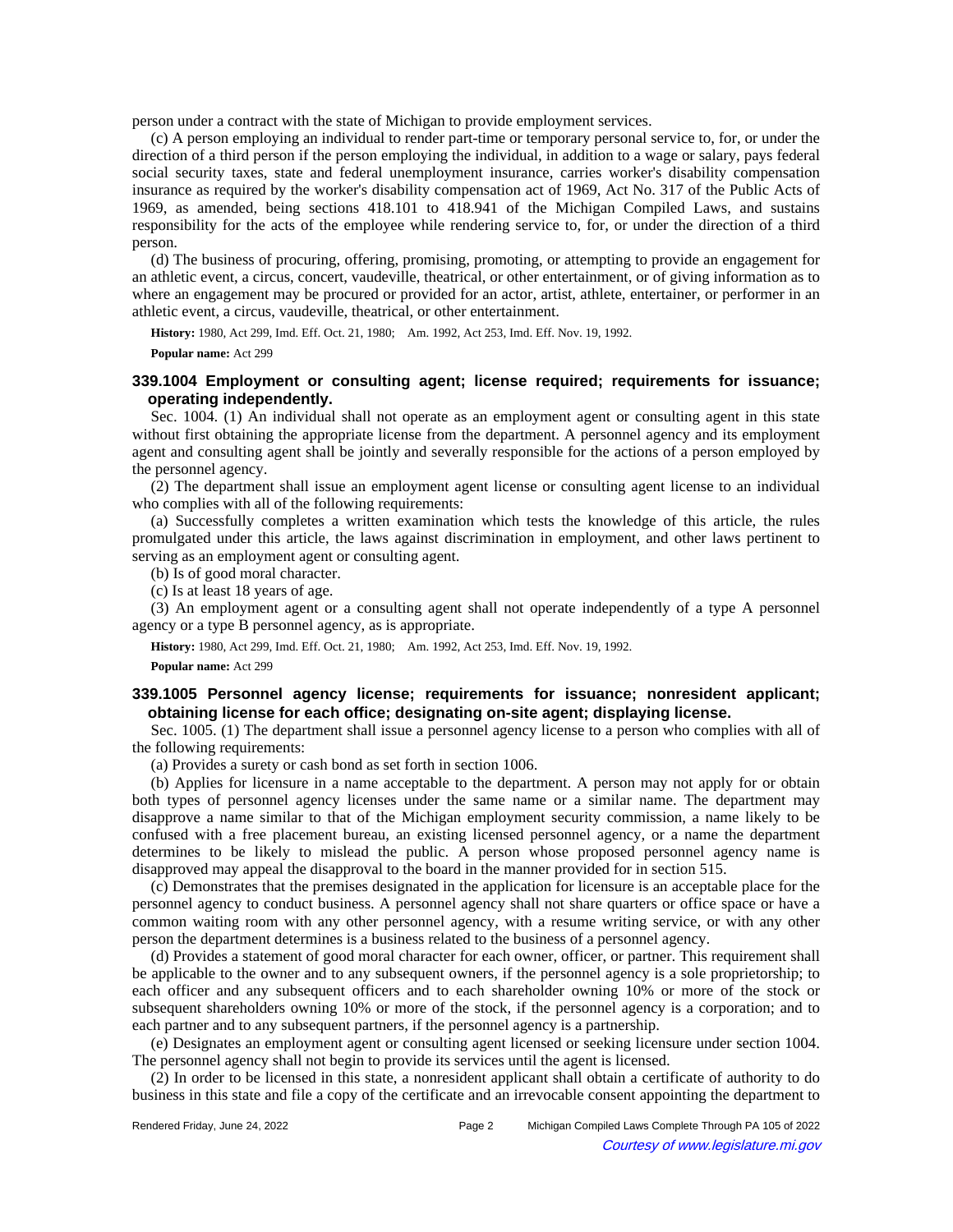receive service of process in any noncriminal proceeding against that person for a violation of this article, a rule promulgated under this article, or an order issued under this article after the consent is filed.

(3) A person shall obtain from the department an appropriate license for each office.

(4) A personnel agency shall designate and maintain at all times an on-site employment agent or consulting agent, as is appropriate, who shall be responsible for the general management of the licensed office and for assuring compliance with this article, rules promulgated under this article, and applicable state and federal laws and regulations.

(5) A personnel agency license issued under this article and the license of the employment agent or consulting agent for each office shall be displayed in a conspicuous place within the office of the licensed agency.

History: 1980, Act 299, Imd. Eff. Oct. 21, 1980;—Am. 1988, Act 463, Eff. Sept. 1, 1989;—Am. 1992, Act 253, Imd. Eff. Nov. 19, 1992.

**Popular name:** Act 299

## **339.1006 Surety or cash bond; amount; filing; conditions; irresponsibility of surety; new bond; suspension of license; renewal.**

Sec. 1006. (1) A personnel agency shall file with the department, on a form provided by the department, a surety or cash bond in the amount of \$10,000.00. The bond shall be conditioned on all of the following:

(a) That the licensee or the person applying for the license shall comply with the terms of any contract entered into between the personnel agency and a client.

(b) That money paid by the client shall be refunded to the client, if the refund is required pursuant to this article.

(c) That an action on a bond due to an act which occurred before the expiration or cancellation of the bond may be commenced not later than 1 year after the expiration or cancellation date of the bond.

(d) That the revocation or suspension of a license shall not affect the coverage provided by the bond as to an act that occurred before the date of revocation or suspension.

(e) That the surety shall notify the department if the bond is canceled or terminated by the surety or personnel agency.

(2) If, in the opinion of the department, the surety becomes irresponsible, the personnel agency, upon notice given by the department, shall give a new bond as described in this section. The failure to give a new bond within 30 days after notice from the department shall operate as an automatic suspension of the personnel agency license.

(3) The department shall not renew a license issued under this article if the department has been notified by the person issuing the bond that the bond required under this section has been canceled or terminated.

History: 1980, Act 299, Imd. Eff. Oct. 21, 1980;-Am. 1992, Act 253, Imd. Eff. Nov. 19, 1992.

**Popular name:** Act 299

### **339.1007, 339.1008 Repealed. 1992, Act 253, Imd. Eff. Nov. 19, 1992.**

**Compiler's note:** The repealed sections pertained to investigation of applicant, examination of proposed agency premises, and contents of the employment agency license.

**Popular name:** Act 299

# **339.1009 License not transferable; changing to new entity; admitting partner, officer, or stockholder; notice; agent no longer employed by agency; designation of another agent; notice; change of address.**

Sec. 1009. (1) A license issued under this article is not transferable.

(2) Within 15 days after a personnel agency changes from a sole proprietorship to a partnership or corporation, or from a partnership to a sole proprietorship or corporation, or from a corporation to a sole proprietorship or partnership, all licensure requirements for the new entity shall be met.

(3) A personnel agency which seeks to admit a new partner to an existing partnership or a new officer or stockholder to an existing corporation shall notify the department within 15 days after a change in the partners of a partnership or the officers of a corporation or the stockholders of a corporation owning 10% or more of the stock of the corporation. The notice shall be made on a form provided by the department and shall contain information by which the department may determine whether the new individual is of good moral character.

(4) If a designated employment agent or consulting agent is no longer employed by the personnel agency or is no longer charged with the general management of the personnel agency's office, the personnel agency shall designate another licensed employment agency or consulting agent and notify the department within 15 days after the appointment is made. A temporary license may be issued to an applicant for an agent's license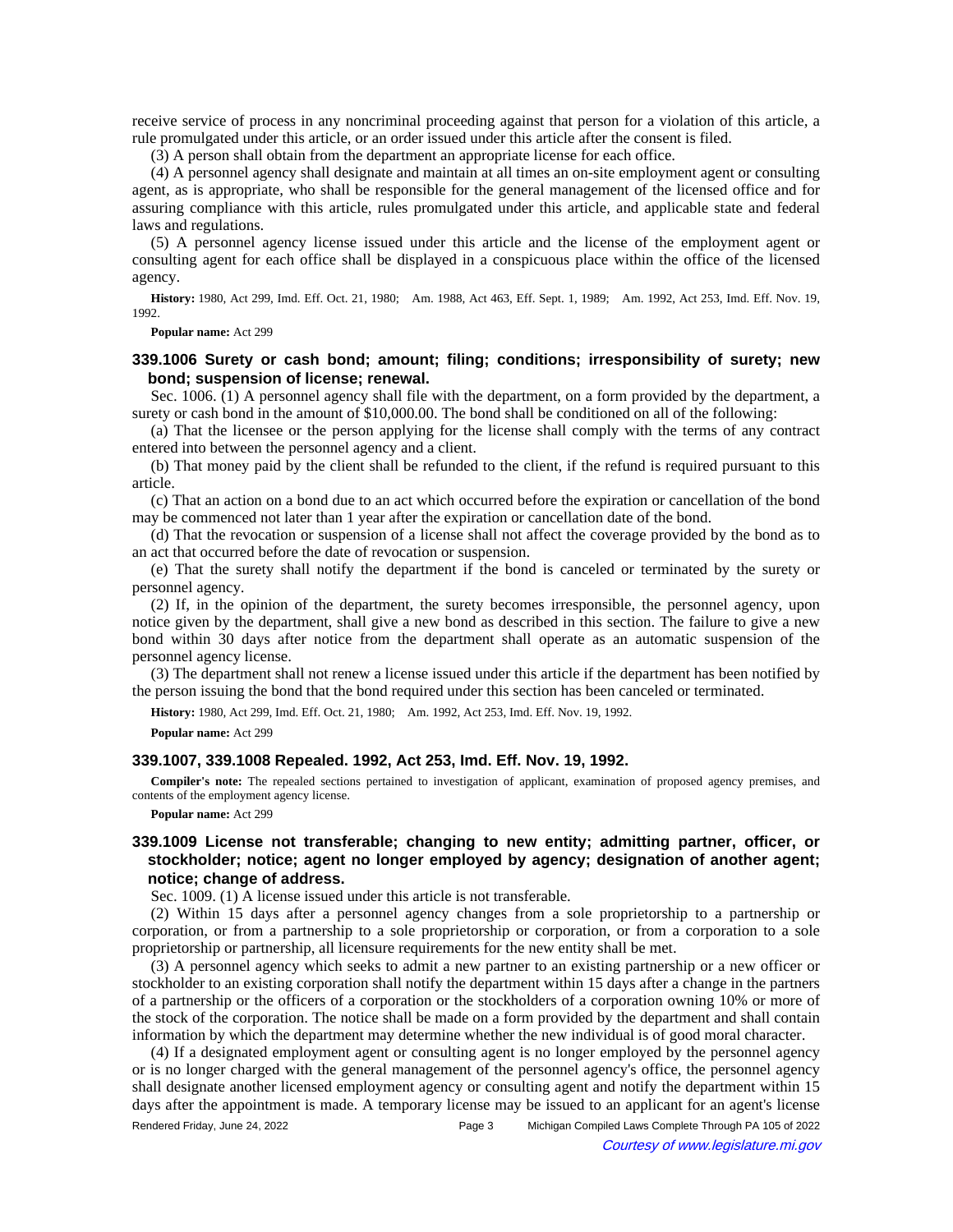pursuant to section 213.

(5) An employment agent or consulting agent shall notify the department in writing within 5 business days after the date he or she is no longer employed by a personnel agency or is no longer charged with the general management of the office of that personnel agency.

(6) A personnel agency shall notify the department, in writing, within 30 days after the date of any change of address and shall demonstrate that the premises designated is an acceptable place for the personnel agency to conduct business.

History: 1980, Act 299, Imd. Eff. Oct. 21, 1980;—Am. 1988, Act 463, Eff. Sept. 1, 1989;—Am. 1992, Act 253, Imd. Eff. Nov. 19, 1992.

**Popular name:** Act 299

### **339.1010, 339.1011 Repealed. 1992, Act 253, Imd. Eff. Nov. 19, 1992.**

**Compiler's note:** The repealed sections pertained to opening, conducting, or maintaining an agency at a place specified in the license and designated classes of employment agency licensing.

**Popular name:** Act 299

## **339.1012 Type A personnel agency; contract with client for services; limitation on gross fee; refund; receipt; maintenance of files.**

Sec. 1012. (1) A type A personnel agency shall enter into a written contract with each client for the services to be rendered for which a charge is to be made by the personnel agency. The contract shall embody all the terms and conditions of the agreement between the personnel agency and the client and shall include, but not be limited to, the following:

(a) The licensed name, address, and telephone number of the personnel agency.

(b) A notice that the personnel agency is licensed, bonded, required to operate under the laws of the state of Michigan, and regulated by the department.

(c) The name and address of the client.

- (d) The personnel agency's fee schedule.
- (e) The duration of time the client is obligated under the terms of the contract.
- (f) The guarantee period of employment after which no refund will be made.
- (g) The services to be provided and the manner in which the services are to be provided to the client.
- (h) The terms under which the fee is to be paid.
- (i) The terms under which a client may receive a refund.
- (j) The signatures of the client and the personnel agency employee executing the contract.

(2) If a client accepts employment as a result of the action of a type A personnel agency, reports for work, and is employed for less than the personnel agency's guarantee period as indicated in the contract, the gross fee charged to the client shall not exceed 20% of the salary or wages earned by the employee. The minimum guarantee period shall be at least 60 calendar days. The terms of the refund shall include a notice that if a fee in excess of the amount required has been collected by the personnel agency, the excess amount shall be refunded to the client within 7 days after the client requests the refund.

(3) A type A personnel agency shall provide 1 copy of the signed contract to the client and shall maintain 1 copy in the agency's file relating to that client.

(4) If a client accepts employment as a result of the services of a type A personnel agency, the agency shall maintain in that client's contract file a record showing the name and address of the client, the name and address of the employer with whom employment is accepted, the nature of the employment, the amount of the agency fee, the dates and amounts of payment, and the date and amount of any refund. The record shall include a space for remarks of an individual nature which supplement the required information.

(5) A type A personnel agency shall give to a client from whom a fee is received for the services rendered or assistance given a receipt bearing the name and address of the personnel agency, the name of the client, the name of the individual receiving the fee, the amount of the fee, the date of payment of the fee, and the reason for payment of the fee. The original receipt shall be given to the client and a copy shall be filed by the agency in the same place as the contract under which payment was made.

(6) A type A personnel agency shall maintain a client file containing the contract, the employment and payment record, and receipts of payment for at least 3 years following the last payment or refund.

History: 1980, Act 299, Imd. Eff. Oct. 21, 1980;-Am. 1992, Act 253, Imd. Eff. Nov. 19, 1992.

**Popular name:** Act 299

## **339.1013 Type A personnel agency; directing client to employment.**

Sec. 1013. (1) Except as otherwise provided in subsection (5), a type A personnel agency shall not direct a

| Rendered Friday, June 24, 2022 | Page 4 | Michigan Compiled Laws Complete Through PA 105 of 2022 |  |
|--------------------------------|--------|--------------------------------------------------------|--|
|--------------------------------|--------|--------------------------------------------------------|--|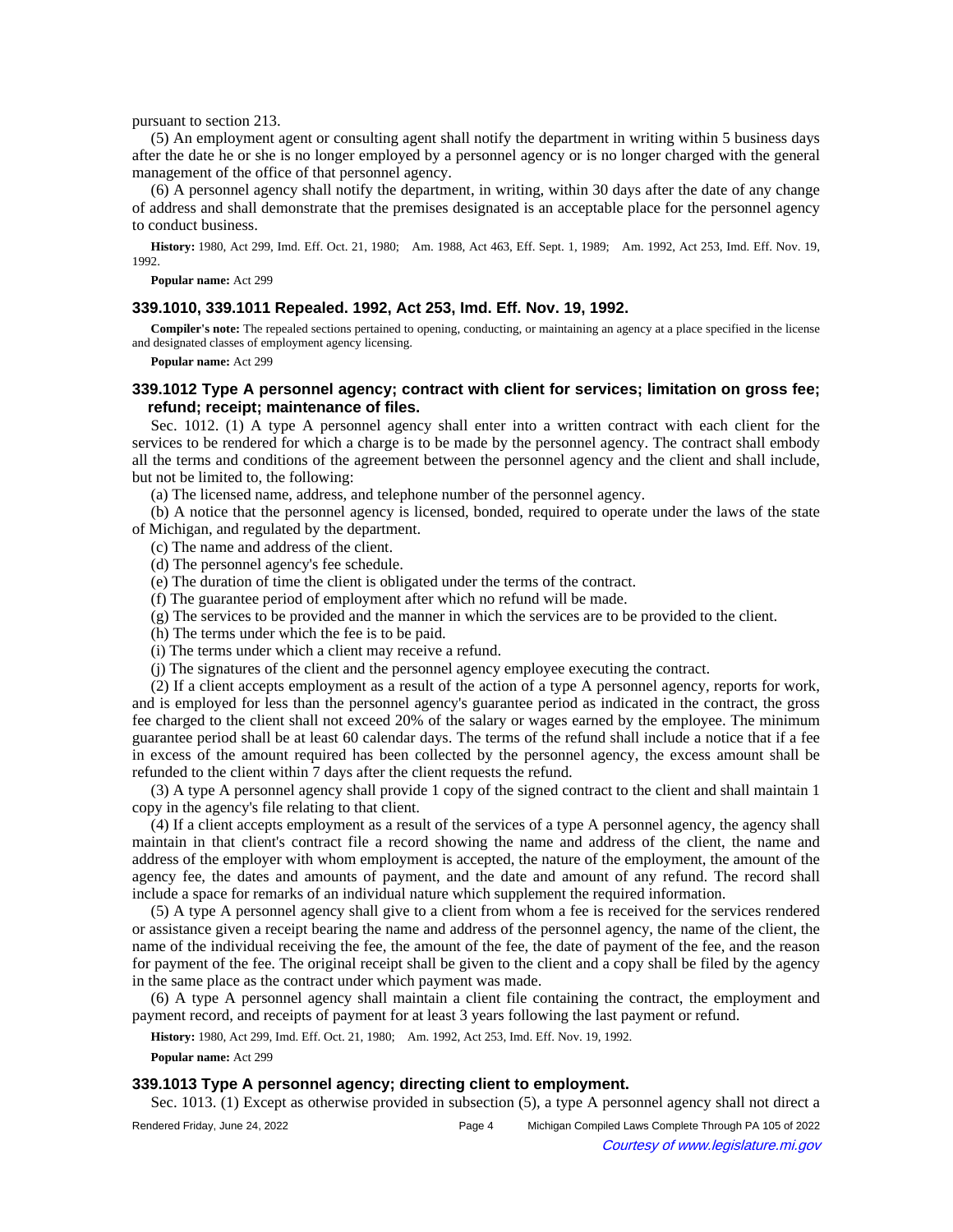client to employment without having obtained from the proposed employer, either orally or in writing, a bona fide job order. The job order shall be recorded on a form and shall include, but not be limited to, the following information:

(a) The full name and position of the individual placing the order on behalf of the employer.

(b) The name of the individual taking the job order on behalf of the personnel agency.

(c) The date on which the order is placed.

(d) The nature of the employment.

(e) The name and address of the employer to whom a client may be directed and the name and title of the individual to be contacted.

(f) The probable duration of the employment if employment is other than permanent.

(g) The rate of the wage or salary to be paid to an employee.

(2) A type A personnel agency shall not direct a client to employment without giving to the client, in written form, the following:

(a) The name, address, and telephone number of the personnel agency.

(b) The name of the client being directed.

(c) The name of the employment agent directing the client.

(d) The name and address of the employer to whom the client is directed and the individual to be contacted.

(e) The kind of employment available at the place of prospective employment.

(f) The minimum starting salary or wage of the proposed employment.

(3) A type A personnel agency may refer a client to an employer by telephone, but the telephone referral shall be confirmed in writing within 24 hours of the referral by mailing or delivering to the client the job referral form described in subsection (2).

(4) Except as otherwise provided in subsection (5), if a client is referred to an employer and employment of the kind specified does not exist at the place to which the client is directed, and the client does not accept other employment in substitution of the kind of employment contained in the job referral, the agency, within 24 hours after demand, shall refund to the client the sum paid by the client for transportation in going to and returning from the referral.

(5) A type A personnel agency may direct a client to an employer if the employer has previously requested that the employer be advised of clients with certain employment qualifications even though an actual vacancy does not exist in the employer's organization at the time the client is referred. A type A personnel agency may also communicate the qualifications of a client to an employer which the agency reasonably believes may be seeking employees with such qualifications, even though a job order has not been placed with the agency. However, the client shall be advised that the referral to such an employer is being made without the knowledge of any vacancy and that there will be no refund of client expenses by the agency if employment is not obtained from such a referral.

(6) A type A personnel agency shall maintain a file for at least 3 years regarding each job order. The file shall contain at least the following information:

(a) A copy of the job order.

(b) A copy of each job referral given to a client regarding that job.

(c) A copy of any advertising based on that job order, including the date of the advertising and the place in which it was advertised.

History: 1980, Act 299, Imd. Eff. Oct. 21, 1980;—Am. 1988, Act 463, Eff. Sept. 1, 1989;—Am. 1992, Act 253, Imd. Eff. Nov. 19, 1992.

**Popular name:** Act 299

# **339.1014 Type B personnel agency; contract with client for services; waiver; fee receipt; maintenance of files.**

Sec. 1014. (1) A type B personnel agency shall enter into a written contract with each client for services to be rendered for which a charge is to be made to the client by the agency. The contract shall embody all terms and conditions of the agreement between the agency and the client and shall include, but not be limited to, the following:

(a) The licensed name, address, and telephone number of the personnel agency and the name and address of the client.

(b) A notice that the contract should not be signed until the client has read, signed, and dated the required applicable waiver.

(c) A notice that the agency is licensed, bonded, required to operate under the laws of the state of Michigan, and regulated by the department.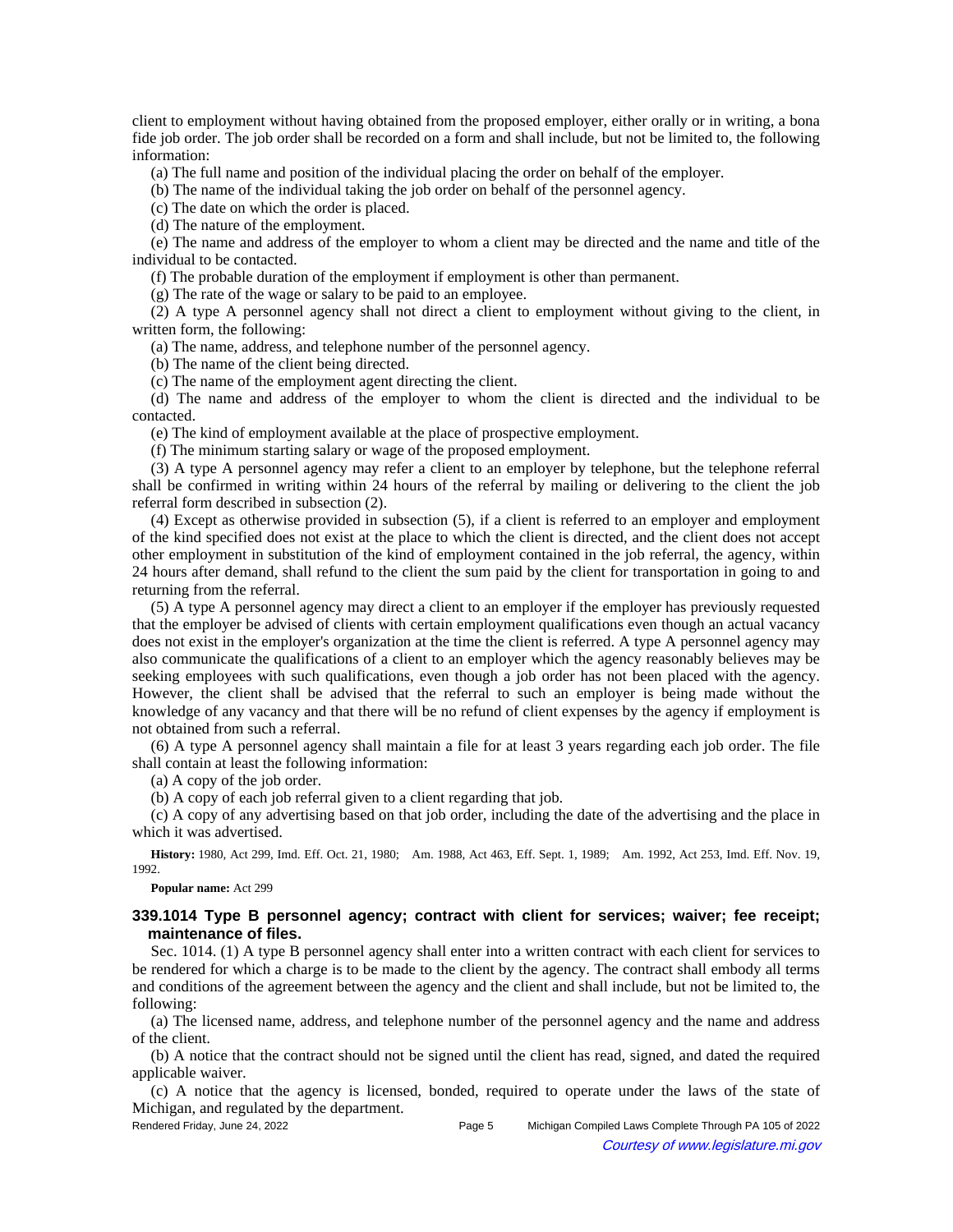(d) The agency's fee schedule as it applies to the client.

(e) The terms under which the fee is to be paid.

(f) A complete list of the services offered and a description of those services.

(g) A description of the place and manner in which the services will be provided.

(h) The contract execution date and the duration of the client's obligations under the terms of the contract.

(i) The terms under which a client may receive a refund.

(j) The signatures of the client and the agency employee executing the contract.

(2) If the type B personnel agency does not provide job listing services to its clients, the contract shall be accompanied by the following waiver. The waiver shall be printed in 14-point type on a piece of paper 8-1/2 inches by 11 inches in size. The waiver shall be read, signed, and dated by the client prior to the execution of the contract and made a part of the contract, and shall read: "Notice: We are not an employment agency and are not permitted under the terms of this contract to schedule interviews or to in any way put you in direct contact with potential employers. This waiver must be read, signed, and dated by the client prior to the signing of the contract." A type B personnel agency which provides job listings shall comply with section 1015 and use the waiver set forth in that section.

(3) A type B personnel agency shall provide 1 copy of the signed contract to the client and shall maintain 1 copy in the agency's file relating to that client.

(4) A type B personnel agency shall give each client from whom a fee is received a receipt bearing the name and address of the agency, the name of the client, the amount of the payment, the date the payment was received, the name of the individual receiving the payment, and the reason for the payment. The original of the receipt shall be given to the client and a copy shall be filed by the agency in the same place as the contract under which the payment was made.

(5) A type B personnel agency shall maintain the client file, containing the contract, a record of services rendered and payments received, and receipts of payment, for at least 3 years following the last payment or refund.

History: 1980, Act 299, Imd. Eff. Oct. 21, 1980;—Am. 1992, Act 253, Imd. Eff. Nov. 19, 1992.

**Popular name:** Act 299

### **339.1015 Type B personnel agency; additional duties.**

Sec. 1015. In addition to the requirements of section 1014, a type B personnel agency which provides job listings to its clients shall do all of the following:

(a) Require that a potential client read, sign, and date the following waiver prior to entering into a contract for services with the agency. The waiver shall be printed in 14-point type on a piece of paper 8-1/2 inches by 11 inches in size. The waiver shall be made a part of the contract and shall read: "Notice: We are a job information service. We do not schedule interviews with potential employers. Instead, we provide information on employment opportunities. We cannot guarantee you a job. We do guarantee that the jobs listed with us are confirmed at least every 10 calendar days. We have provided you with a sample of actual current job listings. As a client you may obtain a copy of a specific job listing which has been advertised. If you discover that a job which is listed in a job order has not been confirmed within 10 calendar days or that a job listing is not accurate as advertised or not complete as required by law, you may receive a full refund."

(b) Allow a client to inspect a sample of all current job listings advertised within the previous 2 weeks prior to entering into the agency contract or requesting payment of any fee. Identifying features of the employer may be deleted in the sample listing.

(c) Limit the contract with a client to not more than 12 months with no provision for mandatory or automatic renewal of the contract.

(d) Have a job order for each job or place of employment listed, and confirm each job order with the employer before it is listed and not less than once every 10 calendar days thereafter until the job order is canceled. The job order shall contain a written record of the date and the name and title of the person contacted at the employer's place of business to confirm the job order.

(e) Cancel any job listing within 24 hours after receipt of an oral or written notice from an employer canceling the job order or stating that the job has been filled and giving the name and title of the person at the employer's place of business stating that the order is canceled or the job is filled.

(f) Provide a client a copy of any job order or job listing upon request by the client.

(g) Refund fees charged to a client within 24 hours after being requested to make a refund if the job order was not confirmed within 10 calendar days or was inaccurate or incomplete.

(h) Maintain a job listing for each job order which contains all of the following information:

(*i*) The name and either the address or the telephone number of the person whom the client may contact regarding the potential employment.

Rendered Friday, June 24, 2022 Page 6 Michigan Compiled Laws Complete Through PA 105 of 2022 Courtesy of www.legislature.mi.gov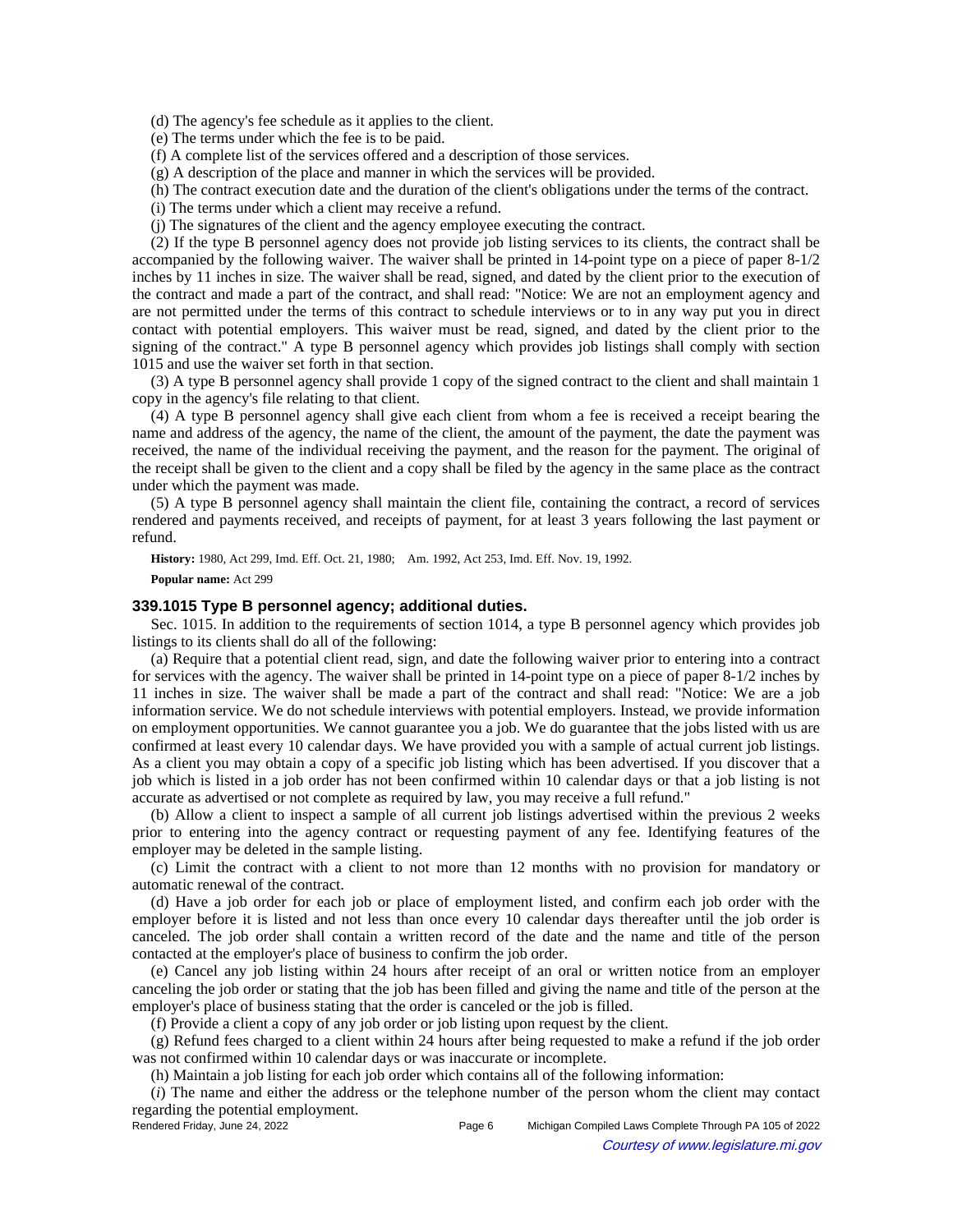(*ii*) The name and title of the person confirming on behalf of the employer that a job opening exists for which the employer seeks an employee.

(*iii*) The name and either the address or telephone number of the potential employer and the general location of the employment.

(*iv*) The job title of the potential employment.

(*v*) The minimum starting salary or wage for the job.

(*vi*) The probable duration of the employment if the job is not a permanent position.

(*vii*) The minimum job qualifications and requirements for each job.

(i) Maintain for at least 3 years records of each client contract, including the waiver, the payments made and services rendered under that contract, and any refunds required.

(j) Maintain for at least 3 years records of each job order and job listing, copies of any advertising of that job listing, the list of job order confirmations performed, and the notice of cancellation for that job order.

(k) If the agency advertises job listings, confirm that the job has not been filled or the job order canceled within 24 hours before placing the advertising. If the job listing is being advertised, cancel the advertising within 24 hours after being notified that the job order has been canceled or the job has been filled.

History: 1980, Act 299, Imd. Eff. Oct. 21, 1980;-Am. 1992, Act 253, Imd. Eff. Nov. 19, 1992.

**Popular name:** Act 299

#### **339.1016-339.1018 Repealed. 1992, Act 253, Imd. Eff. Nov. 19, 1992.**

**Compiler's note:** The repealed sections pertained to employment agency client procedures, use of false or fraudulent notice or advertisement, and prohibited acts by the agency.

**Popular name:** Act 299

## **339.1019 Personnel agency; prohibited acts.**

Sec. 1019. A personnel agency, or any licensed agent or other agent or employee of a personnel agency shall not do any of the following:

(a) Use any name other than the name in which the personnel agency is licensed.

(b) Bring or maintain an action in a court of this state for the collection of compensation for the performance of an act or contract for services as a personnel agency without alleging and proving that the agency and its agent were licensed under this article during the performance of the act or contract.

(c) Use a form which contains provisions in violation of this article, rules promulgated under this article, or other state or federal laws or regulations.

(d) Share a fee with any other person, except a personnel agency licensed in this state or in any other state requiring licenses for personnel agencies or a personnel agency in a state in which licensure is not required.

(e) Persuade, induce, or solicit an employer to discharge an employee.

(f) Request or accept a registration fee or any other fee not set forth in the agency's contract with a client or charge a fee higher than the fee set forth in the contract.

(g) Request or accept, or give, offer, or promise to give, a gift of such value that the gift is likely to persuade, induce, or influence an action of an employer or benefit the personnel agency or any of its agents or employees.

(h) Knowingly procure, entice, send, or aid in procuring, enticing, or sending a person to perform an illegal act.

(i) Prevent an employee of the department from inspecting the records of the agency at any time during normal business hours.

History: 1980, Act 299, Imd. Eff. Oct. 21, 1980;-Am. 1992, Act 253, Imd. Eff. Nov. 19, 1992.

**Popular name:** Act 299

### **339.1020 Type A personnel agency; prohibited acts.**

Sec. 1020. A type A personnel agency, its licensed employment agent, or any other agent or employee of the type A personnel agency, shall not do any of the following:

(a) Persuade, induce, or solicit an employee to leave employment which has been secured for that employee by the personnel agency.

(b) Send a client to a place where a strike or lockout exists or is impending without informing the client of the strike or lockout, and so noting that fact upon the job referral slip given to the client.

(c) Require or accept a fee from a client until the client has made a bona fide acceptance of employment.

(d) Enter into or enforce a contract with a client if another personnel agency or business entity is a party to the contract.

History: 1980, Act 299, Imd. Eff. Oct. 21, 1980;—Am. 1992, Act 253, Imd. Eff. Nov. 19, 1992.

| Rendered Friday, June 24, 2022 | Page 7 | Michigan Compiled Laws Complete Through PA 105 of 2022 |
|--------------------------------|--------|--------------------------------------------------------|
| $\odot$                        |        | Courtesy of www.legislature.mi.gov                     |